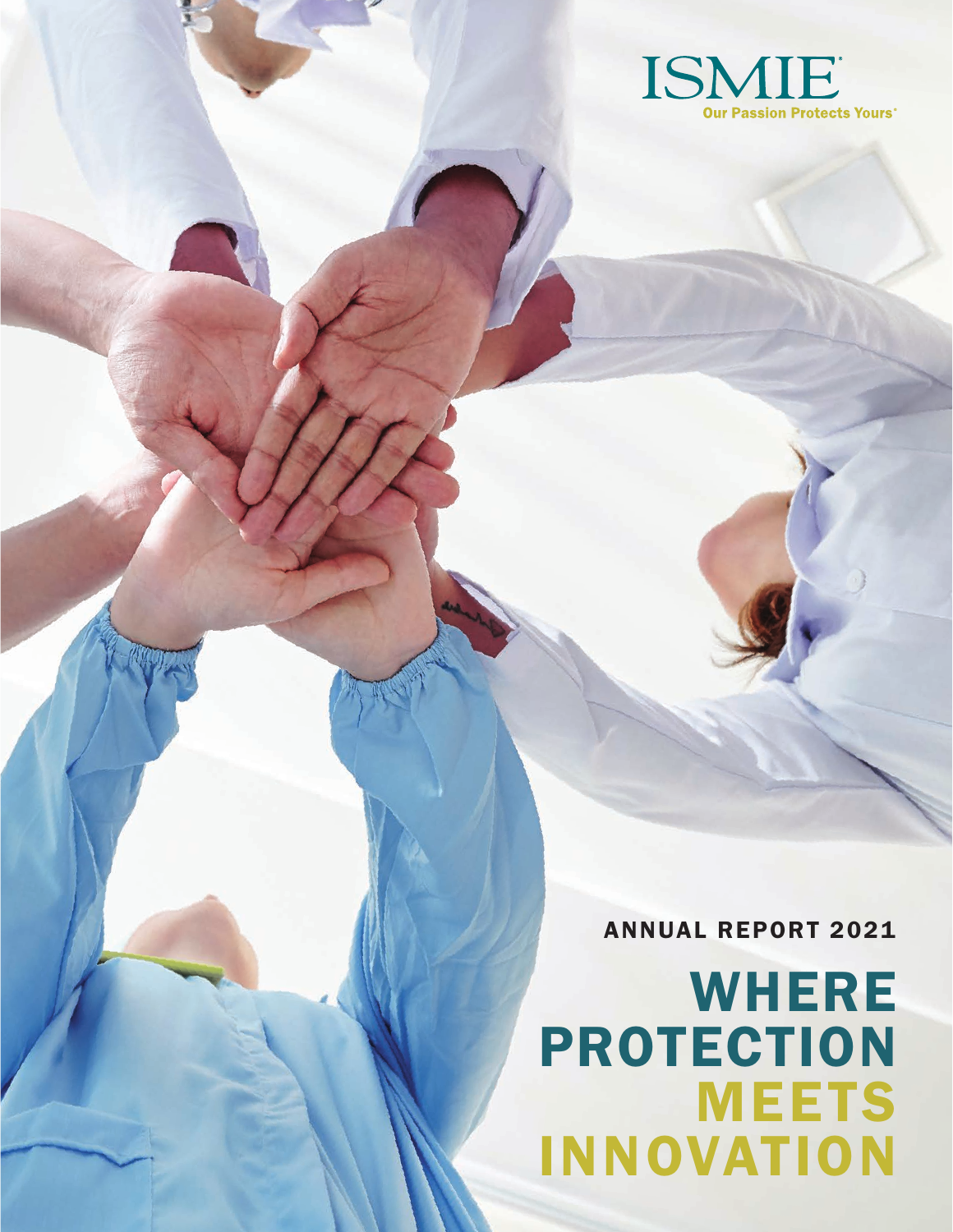### TABLE OF CONTENTS

- 3 Message from the Chairman
- 4 Underwriting and Sales: Seizing Opportunity in Today's Market
- 5 Risk Management: Looking Beyond What's Next
- 6 Claims: Prepared to Meet Any Challenge
- 7 2021 Financials: Strength and Stability in Uncertain Times
- 8 Board of Directors/Company Information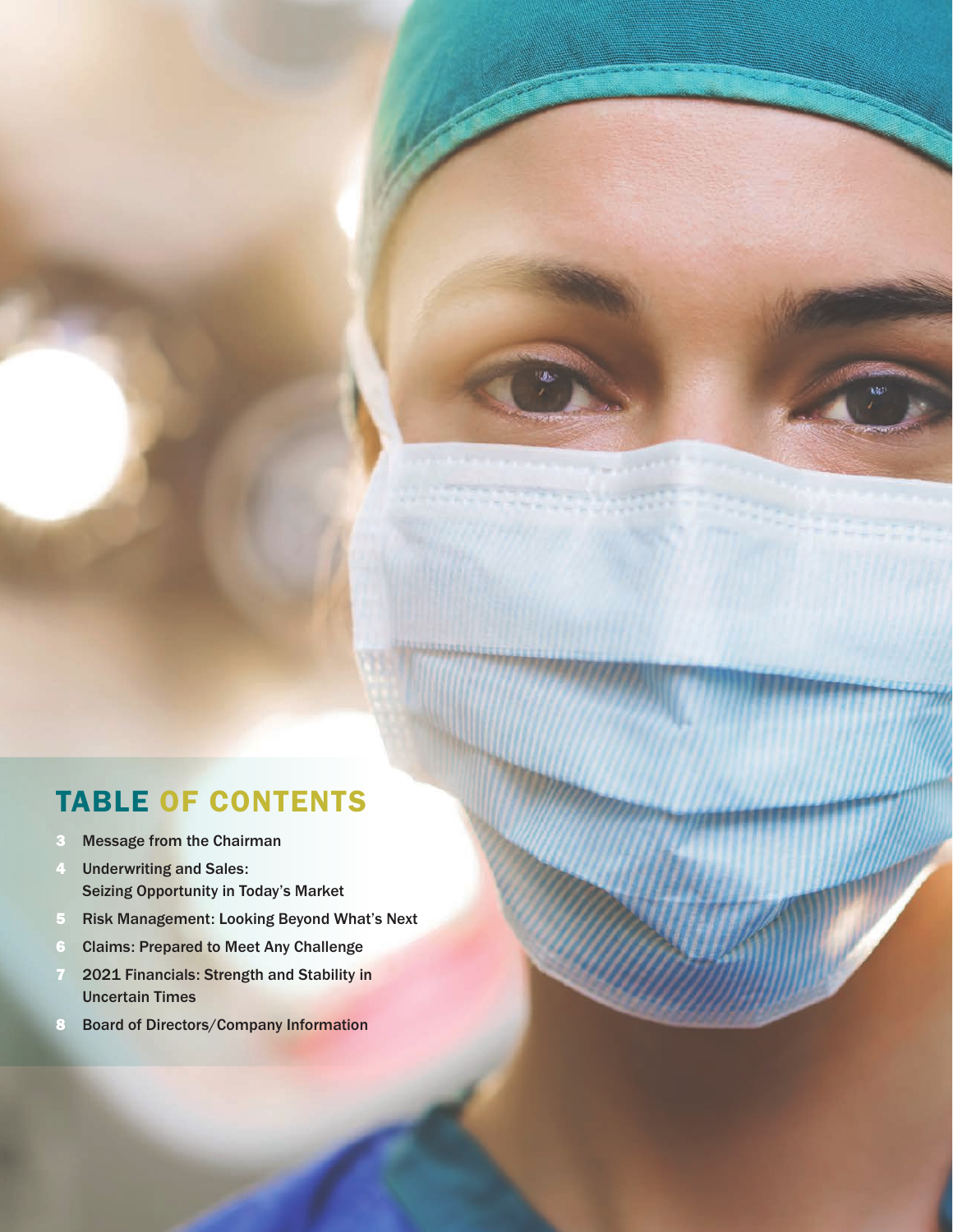# MESSAGE FROM THE CHAIRMAN



The year 2021 was demanding on many levels as the world continued to grapple with COVID-19. However, as we navigated through the second year of this crisis, ISMIE remained steadfast in its commitment to our policyholders, providing unwavering protection and support so that healthcare providers could focus their attention on their patients and communities.

And while COVID-19 remains ongoing, ISMIE has continued to adapt and transform its approaches across the board. Our innovative data management technology, paired with our risk management team's continuing development of materials and tips to help physicians mitigate risk, provides unique tools that improve patient safety and reduce exposure to our policyholders. We've automated key measures to better service our policyholders, built new internal instruments designed to integrate data and information that

The one constant in our world is change. As we work together with our policyholders to move ahead toward whatever the "new normal" is, ISMIE will do so with an approach that always respects our past — but has great vision toward the future.

drive even greater process improvement, and rolled out diversification strategies that ensure our policyholders are always protected. I'm proud to say that in spite of the challenges the pandemic has thrown at us, ISMIE truly sits at the precipice of where protection meets innovation.

Expansion progressed throughout the year, with ISMIE Mutual fully admitted in 33 states as well as Washington, D.C., while ISMIE Indemnity Company supplies nationwide alternatives for protection. Committed to bringing our service-first approach to physicians and healthcare professionals everywhere, we continued to develop and update coverages and limits that meet the evolving needs of the

21st century healthcare marketplace — including reinsurance and alternative risk placement insurance solutions, our Risk Retention Group, and ISMIE SPC Limited Captive — all with our outstanding balance sheet and A- rating from A.M. Best.

Growth and adaptation is crucial to ISMIE's present and future. Understanding that innovation never rests, we moved ahead with diversification initiatives, launching new affinity programs that expand our offering of professional liability products and are a natural complement to our existing expertise, skills, systems, and processes in the medical professional liability sector.

ISMIE's risk management team likewise used 2021 to take our well-known and distinguished risk management program to new heights. We transformed the program within the virtual environment, while developing educational programs and content that allowed our policyholders to stay on the cutting edge of medicine.

That's why our risk management team was always available to answer questions and help practices understand risks especially the new exposures and issues brought on by the pandemic. Pairing that with new tools such as our risk manager Q&A series highlights why ISMIE policyholders continued to give us high marks for satisfaction in service. Our claims team continued to innovate its processes, including online reporting of claims, certificate of insurance and loss history requests, and 24/7 communication. And despite the court-of-law challenges COVID-19 presented, our litigation teams developed inventive approaches to conduct the steps necessary to advance cases along.

The one constant in our world is change. As we work together with our policyholders to move ahead toward whatever the "new normal" is, ISMIE will do so with an approach that always respects our past — but has great vision toward the future. While the ideals of our company are steeped in the quality, protection, service and value we've always provided, we also are motivated by the promise of tomorrow — and the steps we're taking to innovate with you as policyholders every step of the way.

alfaar mi

Paul H. DeHaan, MD Chairman ISMIE Mutual Insurance Company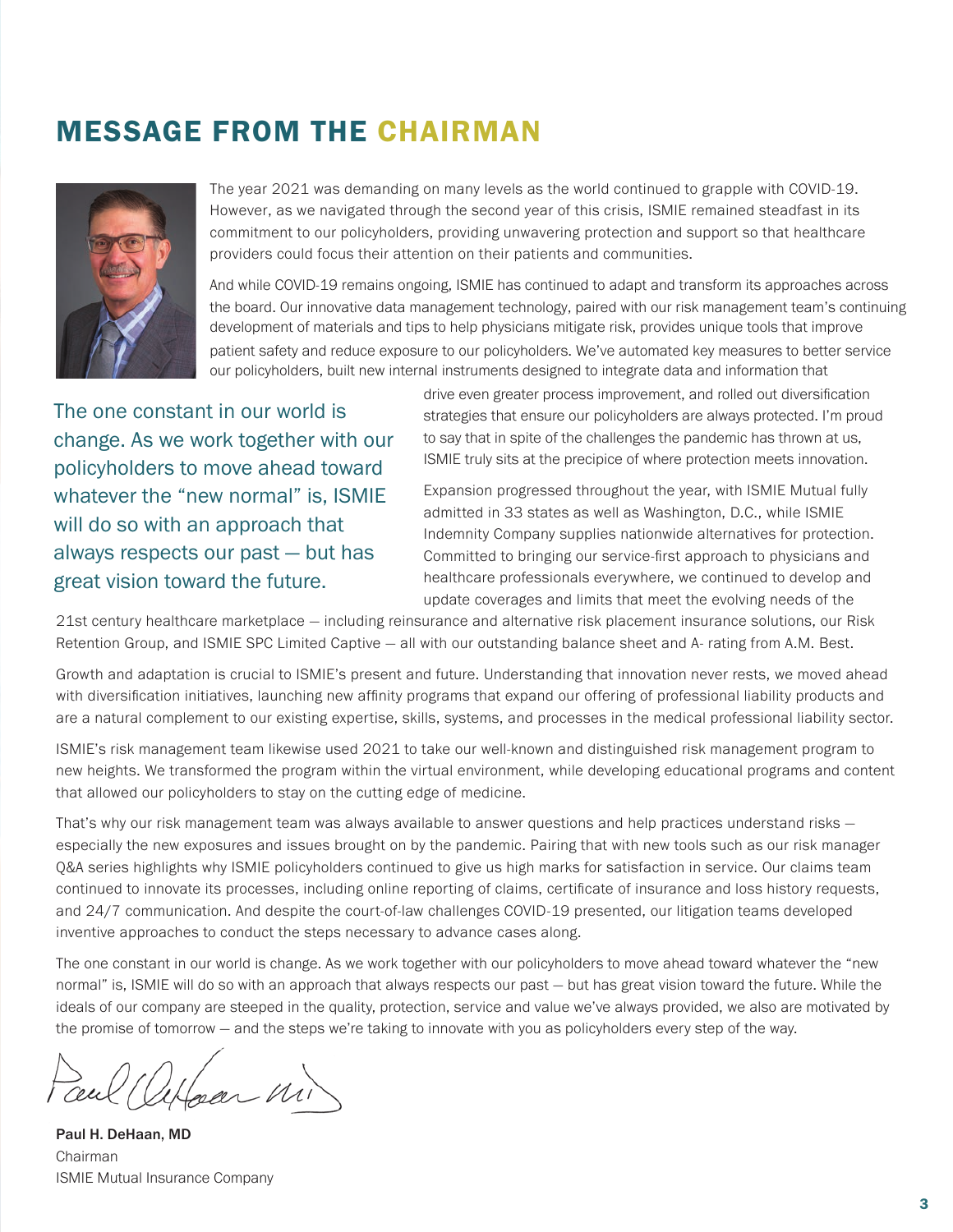# UNDERWRITING AND SALES

#### Seizing Opportunity in Today's Market

2021 was a momentous year for ISMIE. In a hardening market, ISMIE continued to provide exemplary leadership and remains focused on providing robust professional liability coverage solutions for our policyholders. This has enabled ISMIE to maintain a high level of policyholder retention while adding policyholders in our target markets.

ISMIE has invested significant resources in our underwriting and claims systems to streamline our operations, which will assist us in identifying and capitalizing on new business opportunities nationwide. Automating internal processes for policyholder communications, invoicing and policy issuance has allowed us to reduce administrative costs while maintaining the high-touch, service-first approach that has long been the hallmark of ISMIE coverage. Improvements to our underwriting systems are also helping ISMIE quickly and accurately evaluate incoming submissions, bringing new efficiencies to some of our most critical functions.

ISMIE has always been committed to protecting our policyholders where they are and wherever they are going:

- $\Rightarrow$  We have expanded our national reach. ISMIE Mutual is now admitted in 33 states and Washington, D.C., and we have a number of additional states targeted for growth in 2022.
- $\Rightarrow$  ISMIE Indemnity, our excess and surplus underwriting platform, has had one of its best years ever. ISMIE Indemnity continues to pursue new opportunities in professional liability as well as providing comprehensive coverages for miscellaneous healthcare facilities, healthcare staffing agencies, community hospitals, physicians and physician group risks nationwide.
- $\Rightarrow$  As the needs and demands of policyholders have changed, ISMIE has expanded our menu of insurance coverages, developing offerings for risk purchasing and risk retention groups, captives, and reinsurance solutions.

ISMIE's winning combination of cutting-edge coverage options, financial stability, market strength and policyholder-first service continue to serve our policyholders well. With markets in transition and the delivery of healthcare in flux, ISMIE remains the top choice for healthcare professionals seeking high-value, high-quality medical professional liability insurance.

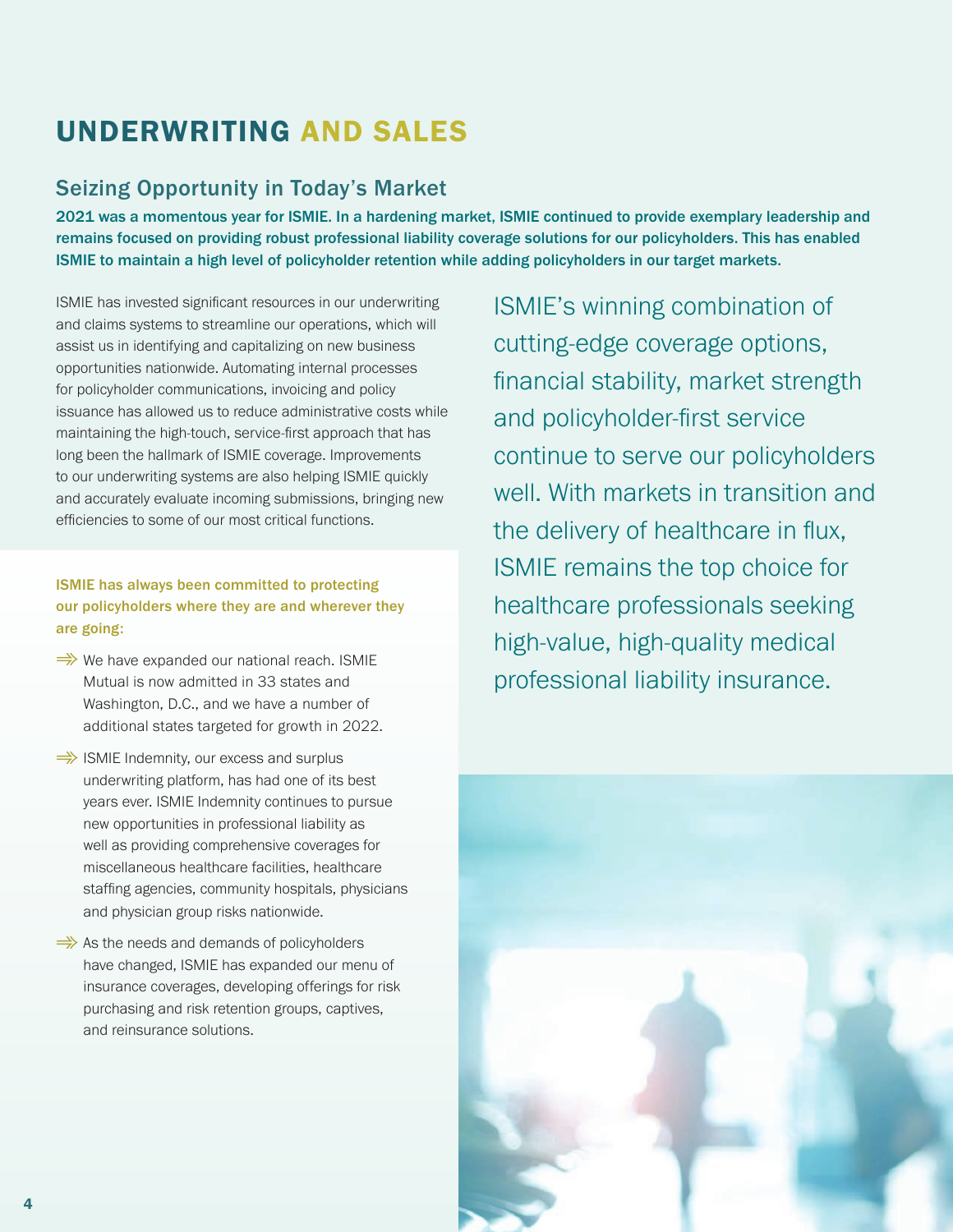# RISK MANAGEMENT

#### Looking Beyond What's Next

ISMIE policyholders work on the cutting edge of healthcare. Protecting you means seeing past the boundaries of what is possible today. ISMIE's risk management team is constantly exploring what the frontiers of medicine will look like in years to come, preparing you for — and shielding you from — the risks of the future.

From pharmacogenomics to medical applications of artificial intelligence, ISMIE's risk management education in 2021 focused on topics that help keep our policyholders ahead of the curve. Our virtual Risk Management Symposium offered critical insights into reducing health inequalities, improving healthcare quality, minimizing medical errors and more. And ISMIE's new Litigation Stress Resource Center introduced a wealth of resources to help policyholders prepare for and navigate the psychological pressures of litigation.

Our forward-looking approach is grounded in present realities, and the challenges our policyholders have faced this year are more complex than ever before. Our risk management team has fielded thorny questions related to virtual care, staff shortages, vaccine mandates and other difficult topics, providing critical guidance in often-uncharted territory. We continue to provide consultative services through our risk assessment program, helping practices and facilities identify risks early on and incorporate mitigation strategies into their everyday practice of medicine. This hands-on service to individual policyholders is complemented by resources like

our new "risk manager Q&A" series, in which our in-house experts offer their perspectives on the latest risk management trends, and our longstanding "Lessons from the Field" series which features real-world scenarios and detailed solutions to reduce healthcare risk.

ISMIE's nationwide expansion has provided fresh opportunities to respond creatively and effectively to new challenges. In Michigan, for example, participation in our risk management offerings by our Southeast Michigan Physicians' Insurance Co. (SEMPIC) policyholders has seen a significant increase, and our SEMPIC annual education day this year featured an in-depth look at a defendant's role in a medical malpractice lawsuit and how to minimize potential liability. This growth has further strengthened our commitment to personal service, and policyholders continue to report very high levels of satisfaction.

ISMIE keeps a keen eye on what's coming, while working closely with you to manage the risks you face today — all so you can continue providing the best and safest possible care to your patients.

> Our forward-looking approach is grounded in present realities, and the challenges our policyholders have faced this year are more complex than ever before.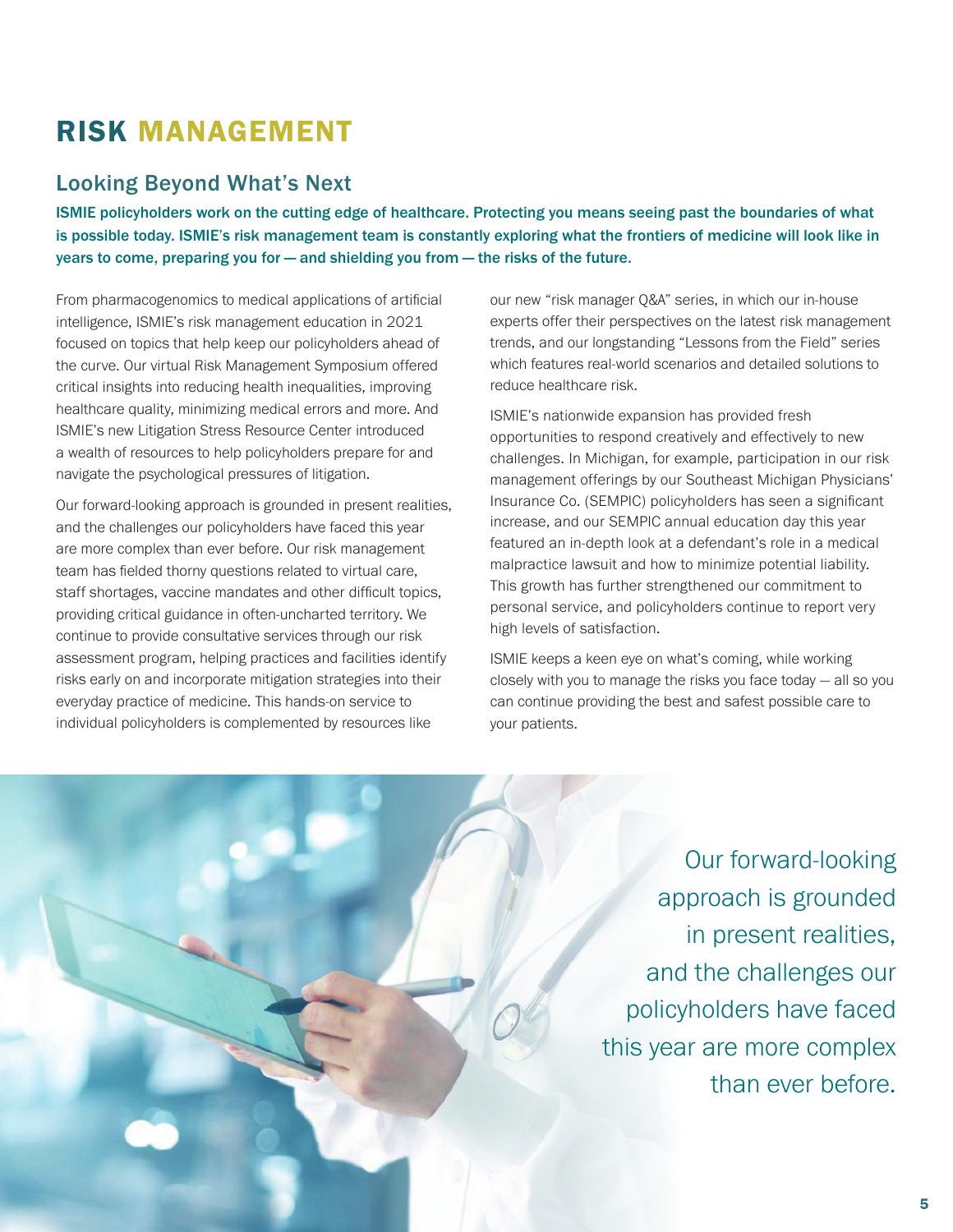## CLAIMS

#### Prepared to Meet Any Challenge

Uncompromising claims defense for policyholders, even amid a global pandemic, remains our top priority. The remote environment has transformed the way we conduct business through the use of virtual platforms, both internally for claims management and externally for all litigation management. We have created opportunities for efficient and convenient electronic communication through the ISMIE website to report claims, request a certificate of insurance or loss history, and general communication 24/7. ISMIE supports its policyholders fully — inside and outside the courtroom. We offer defendant reimbursement, witness improvement support, and a Litigation Stress Resource Center that provides resources and information to help understand and cope with the personal and professional stress created by involvement in a medical liability case.

We are prepared for upcoming COVID-19 litigation challenges that continue to evolve. Jury trials — resumed after being paused for more than 18 months — are to be conducted in-person, virtually or a hybrid. Our ISMIE litigation teams are finding creative ways to conduct discovery, pre-trials, mediations and other conferences to progress cases. Virtual platforms allow for efficiencies in time and savings in cost for our policyholders.

Our claims professionals are fully prepared to support our expansion; we analyze laws, regulations and tort environments in every state. Strategic placement of claims staff by way of regional territories and states ensures our claims professionals are knowledgeable about each new jurisdiction. Vetting of new law firms on a nationwide basis is done systematically; partnering with defense teams throughout the country that have exceptional medical liability trial experience and an expertise in defending health professionals.

Overall, this innovation improves our policyholder experience through improved claims support as ISMIE expands its footprint into new markets, and remains steadfast in providing policyholders a strategic, vigorous defense for every claim and lawsuit.

Innovation continues with the implementation of a stateof-the art data system which further optimizes our claims processes in the best interests of our policyholders. This cloud-based intuitive system assures ISMIE's ability to manage claims for all of its insurance platforms, and provides enhanced data analytics capabilities specific to coverage categories, sub-categories and state variance for claim type, state location and coverage type, as well as to evaluate claims trends. Overall, this innovation improves our policyholder experience through improved claims support as ISMIE expands its footprint into new markets, and remains steadfast in providing policyholders a strategic, vigorous defense for every claim and lawsuit.

**Our Passion Protects Yours** 

6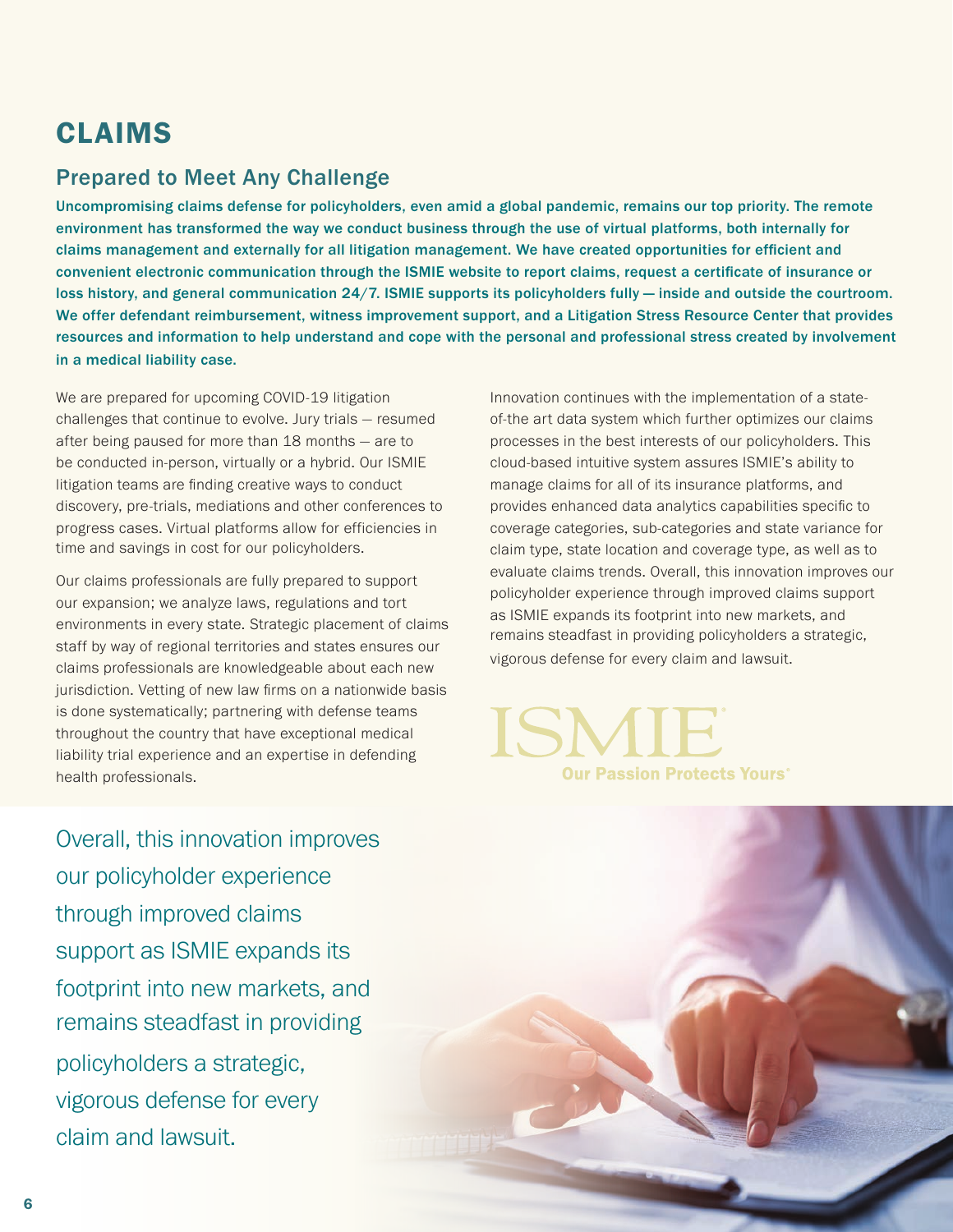### 2021 FINANCIALS

#### Strength and Stability in Uncertain Times

Even as the healthcare and medical professional liability (MPL) sectors faced formidable obstacles in 2021 due to the ongoing COVID-19 pandemic and the continuation of "hard market" dynamics, ISMIE continued its expansion and recorded growth in our direct written premiums. This approach reflects the Company's longstanding commitment to sound financial practices and ensures ISMIE policyholders are always protected — while also maintaining our focus on the future.

As of Dec. 31, 2021, ISMIE's direct written premium stood at nearly \$166 million — almost four percent higher than the previous year — and our overall assets were more than \$1.4 billion. A.M. Best again gave ISMIE an excellent rating of A-, recognizing our financial strength and balance sheet as "strongest."

| Total Assets\$1,433,244,933         |  |
|-------------------------------------|--|
| Direct Written Premium\$165,887,976 |  |
| Policyholder Surplus\$672,530,736   |  |
| Claims Paid (net)\$97,310,329       |  |
| Claims Reserves (net)\$645,838,542  |  |

Figures are reflective as of Dec. 31, 2021

©2022 ISMIE Mutual Insurance Company. All rights reserved. The use of any portion of this document without the express written permission of ISMIE is prohibited and subject to legal action.